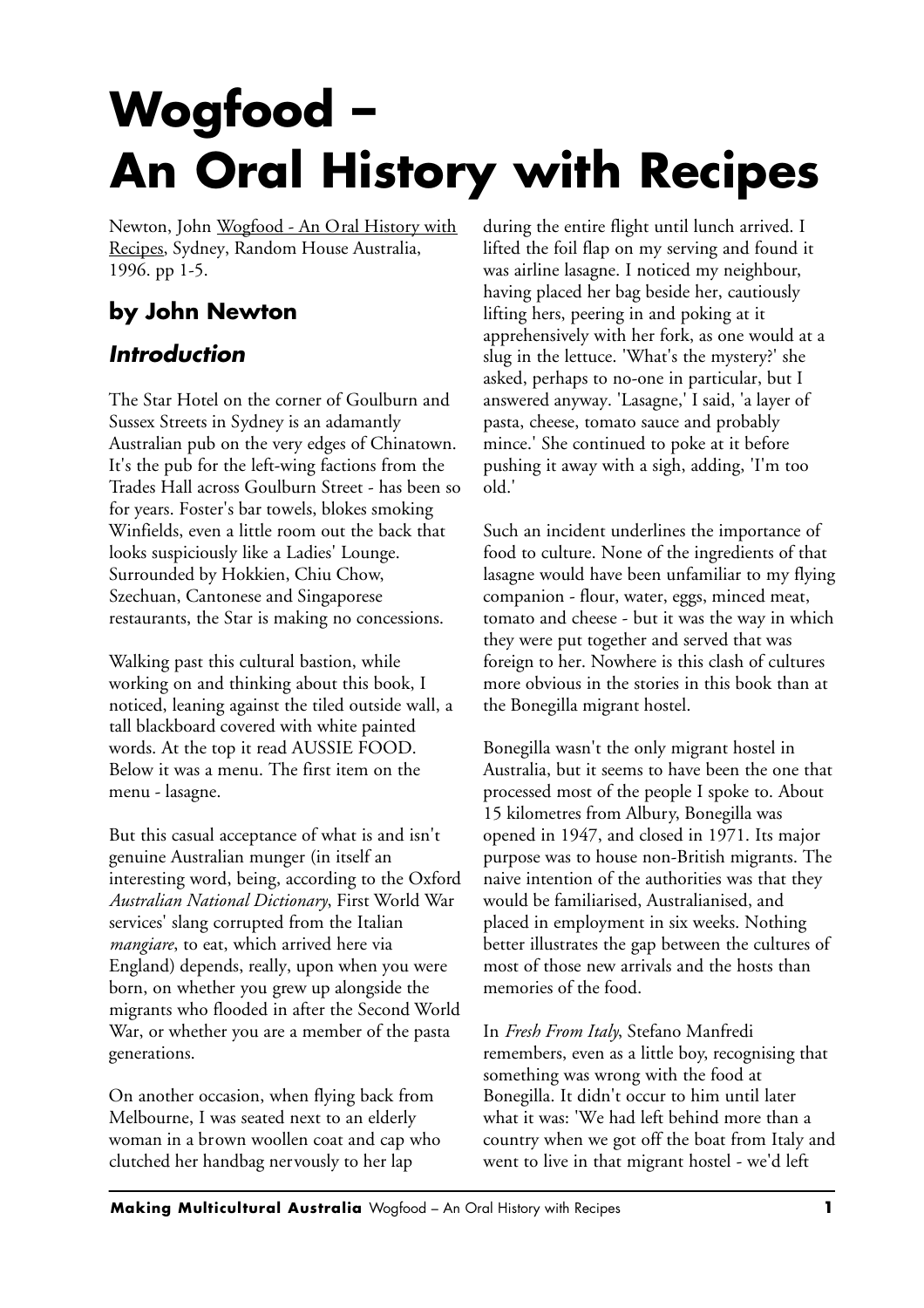behind an entire culture. And in daily life, that culture was expressed in the preparation and eating of food.' At Bonegilla, the preparation of food was left to the Army. 'Rotten old mutton for lunch and dinner,' remembers migrant journalist and writer Pino Bosi in Glenda Sluga's invaluable book *Bonegilla, a Place of No Hope.*

Miraculously, our relationship - by 'our' I mean that between Anglo-Australians and these new arrivals - survived those days. It survived the incidents reported to me during the course of gathering these stories, when two people speaking in their native tongue in public would be told to 'speak English or get back to your own country'. It survived the gibes, the taunts and the unconscious and conscious racism to the point where I can write a book like this and call it *Wogfood.*

From being predominantly a term of offensive racist abuse, it has become, even among themselves (probably especially among themselves), a term of affection, a tribal word to reaffirm common backgrounds and experiences. On the side of an Italian-Australian farm outhouse that I visited was scrawled this riddle: Question - what's green and drives a Valiant? Answer - Kermit the Wog. If different ethnic and racial groups of people are going to be able to live together in peace and harmony anywhere in the world, I believe it will be in Australia.

And, it should be reported, the terms of abuse were not all one way. We may have had wog and wop and dago, but the Italians were calling us *testa quadrata*, square head; or *morti fami*, die of hunger (look at what we ate!); and *doppio ciglio*, two eyebrows. Calabrians had some words for us in their own dialect: *culuo rutto*, broken arse; *salami*, dope; and *kaka sices*, deadshit to name just three.

One of my favourite foreign pejoratives is the one used by the Greeks, *alathotos* (pronounced ala tzo sos), a word meaning unanointed with olive oil, and so not a member of the Greek Orthodox Church - sort of like saying 'ungreasy wog'.

Nowadays, as I understand it, the universal term for all Anglo-Australians is *skip* - short for Skippy, and, to be really offensive, its use is accompanied with a kind of short-armed nibbling and hopping motion.

One of my Italian informants, after telling me a few of these words, said, 'Jesus, John, it's taken us 40 years to get accepted - now you're going to blow it by telling everyone what we used to call you.' On the contrary, bringing it all out in the open is, I believe, a gesture of reconciliation.

But who is a wog? This is a decision I had to make before I started this book. And, I discovered, the word has very different meanings in different English-speaking countries. When I told a table at lunch in London what the name of my book was to be there was a horrified intake of breath. 'I don't think,' murmured one well-bred pom, 'you could call it that over here.' Wog, in England, is still a very nasty word: it means nigger. In America, on the other hand, it means nothing, the preferred terms there being spic, wop and dago, and still offensive.

I decided, before compiling a list of people to interview, that for Australians, wog means just about all those whose countries share a shore with the Mediterranean, except the French, who are frogs, and the Yugoslavs and Albanians, who used to be balts.

Usage apart, *The Macquarie Dictionary* defines the word as applying to '1. a native of North Africa or the Middle East, esp. an Arab. 2. a person of Mediterranean extraction or of similar complexion and appearance'. For etymology; it offers '(? short for Golliwog)', although I have also read, somewhere, that it derived from First World War services' slang used by, troops stationed in Egypt, being the initials for 'worthy oriental gentleman'. A little heavy-handed racist irony.

My own etymological preference is that offered by my friend Jan Power, the Brisbane food writer, philosopher and wit: 'I've always thought it stood for wine, olive oil and garlic.' And so it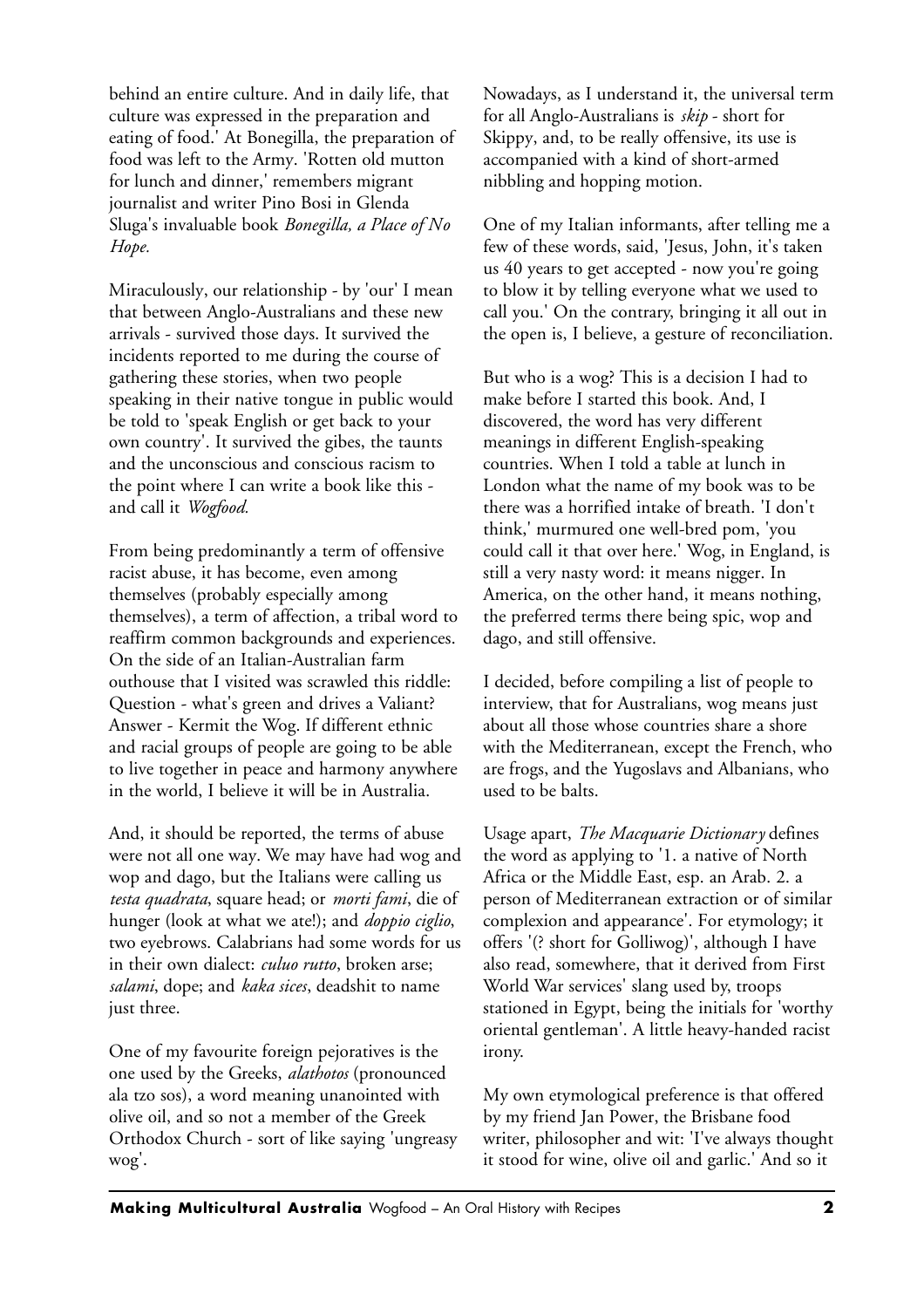does.

The idea for this book came from one cook whose story is in this book, George Haddad, whose assertion that Australians are infinitely more open to new food ideas than most of the wogs of his acquaintance set me to thinking, and two others whose stories I haven't told here: Stefano Manfredi and Vince Trotta. Stefano because, while working with him on *Fresh From Italy,* I began to wonder about everybody else's story; and Vince, who didn't have a restaurant when I started (he was too busy getting established), who, when I asked him what sort of food he cooked, told me, 'Well, I'm a New Australian, so I guess you'd call it New Australian food.'

And isn't it what. The changes have occurred so quickly, so profoundly, it's occasionally necessary to check our bearings by looking over our shoulder. The 1970 edition of *The Australian Women's Weekly Cookbook*, edited by Ellen Sinclair, does indeed have a pasta section with eight recipes (including lasagne). But look at the ingredients for spaghetti bolognaise: '1 large onion, 1 lb minced steak, 8 oz can tomato paste, 1 pint water, salt, pepper, 2 beef stock cubes, 1/4 teaspoon oregano, 1/4 teaspoon thyme, tablespoon oil, 3/4 lb spaghetti, grated Parmesan cheese.'

The word 'olive' is mentioned once in 257 pages, in a caption for a page of photographs of canapes: creamed blue cheese with stuffed olives.' Not one recipe suggests the use of olive oil.

Even as late as 1982, the relatively sophisticated *Australia The Beautiful Cookbook* (Weldon Owen) offers scant evidence of what would have been called, in those days, 'ethnic dishes', sprinkled throughout the text, yet there is a separate section entitled 'Our cosmopolitan cities: recipes including French, Italian, Balkan, Spanish, Middle Eastern, Chinese and South East Asian.'

For the first 150 years of white settlement in Australia we lacked the peasant class that would have given us a solid culinary tradition, and the middle class that would have given us a diningout tradition - the restaurants that existed were for the 'upper classes', a relative handful of Australians in the two major cities.

Until recently, what most of us ate at home all over Australia (of course, there were exceptions) was very much the food that my wife remembers from her own childhood: 'charcoal chops, cremated kidneys, mushy veggies'. The food Gay Bilson told *The Sydney Morning Herald*, in 1983, she ate at home was: '...three cuts of meat: mid loin chops which were grilled, rolled beef which was roasted, and leg of lamb which was roasted too. All were cooked and cooked and cooked until any trace of blood disappeared.'

It is obvious that those who arrived here after the Second World War preaching the gospel of wine, olive oil and garlic did so into a culinary vacuum. What is fascinating is that the message has been taken up with such evangelical fervour.

This book ignores competing academic theories on the existence or otherwise of an 'Australian cuisine', or the sources of what we eat, in favour of recording the directly remembered and even misremembered foodlore of that group of non-Anglo-Australians (all but three from a post-war migrant family) who came here with their culinary cultures intact. Because, however the academics choose to interpret it (and choose they will), there is no doubt that these people have had a profound influence on the way we eat and live in Australia today. Especially in the last ten years, as the second and third generations have grown up so convertibly Australian that they have become increasingly curious about their origins and their roots and discovering the food of their homelands.

*Wogfood*'s contribution to what we are eating in Australia today is only one part of the story yet it is a very important part of that story, because it has to do with more than food. It has to do with our adoption of a way of life far better suited to our climate than that first imposed on us by the original colonists. It often seems to me